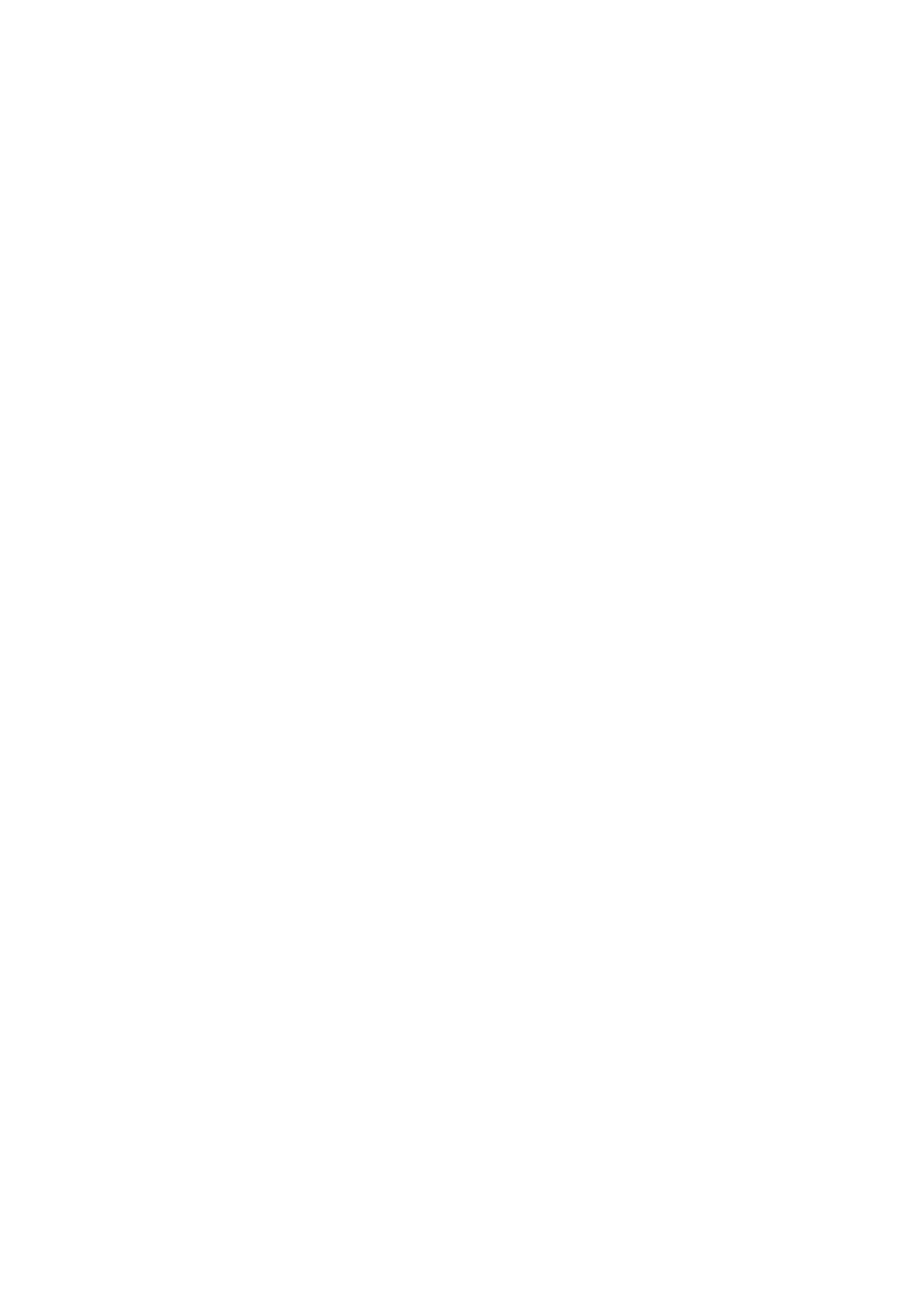#### **Rationale**

At St Matthew's Primary School, we believe that school should be a safe place for everyone. As a 'Happy Centred School' we strive to provide a supportive and secure environment where our pupils develop:

- Self confidence
- Achievement and Success
- Positive Relationships
- Support mechanisms
- Coping Skills

We believe that coming to school should be something to look forward to and not something to fear; children who feel safe, attend school regularly and are more able to learn effectively. As a result, they are more likely to reach their full potential and benefit from the opportunities of education.

As such, we take all allegations of bullying seriously and believe that bullying of any kind is unacceptable and will not be tolerated in our school.

#### **Aims**

As a school, we aim for all our pupils to feel safe and happy to be themselves. However, we acknowledge that bullying does occasionally happen. Under the Equalities Act 2010, we have a legal responsibility to eliminate discrimination. Therefore, the objective of this policy is to define what bullying is, outline our stance on it and support staff to take reasonable steps to reduce, address and tackle instances of bullying behaviour. Allegations of bullying will be taken seriously and these will be investigated and dealt with swiftly with collaboration from pupils, parents/carers and staff.

#### **What is bullying? A definition**

The school has adopted the following definition of bullying:

'The repetitive, intentional hurting of one person or group, by another person or group, where the relationship involves an imbalance of power.' (Anti-Bullying Alliance)

Bullying is not the odd occasion of falling out with friends, name calling, arguments or fights. However, these are also serious incidents and would be dealt with in line with the school's Behaviour Management Policy. These would be monitored to look for patterns of behaviour emerging which could become bullying.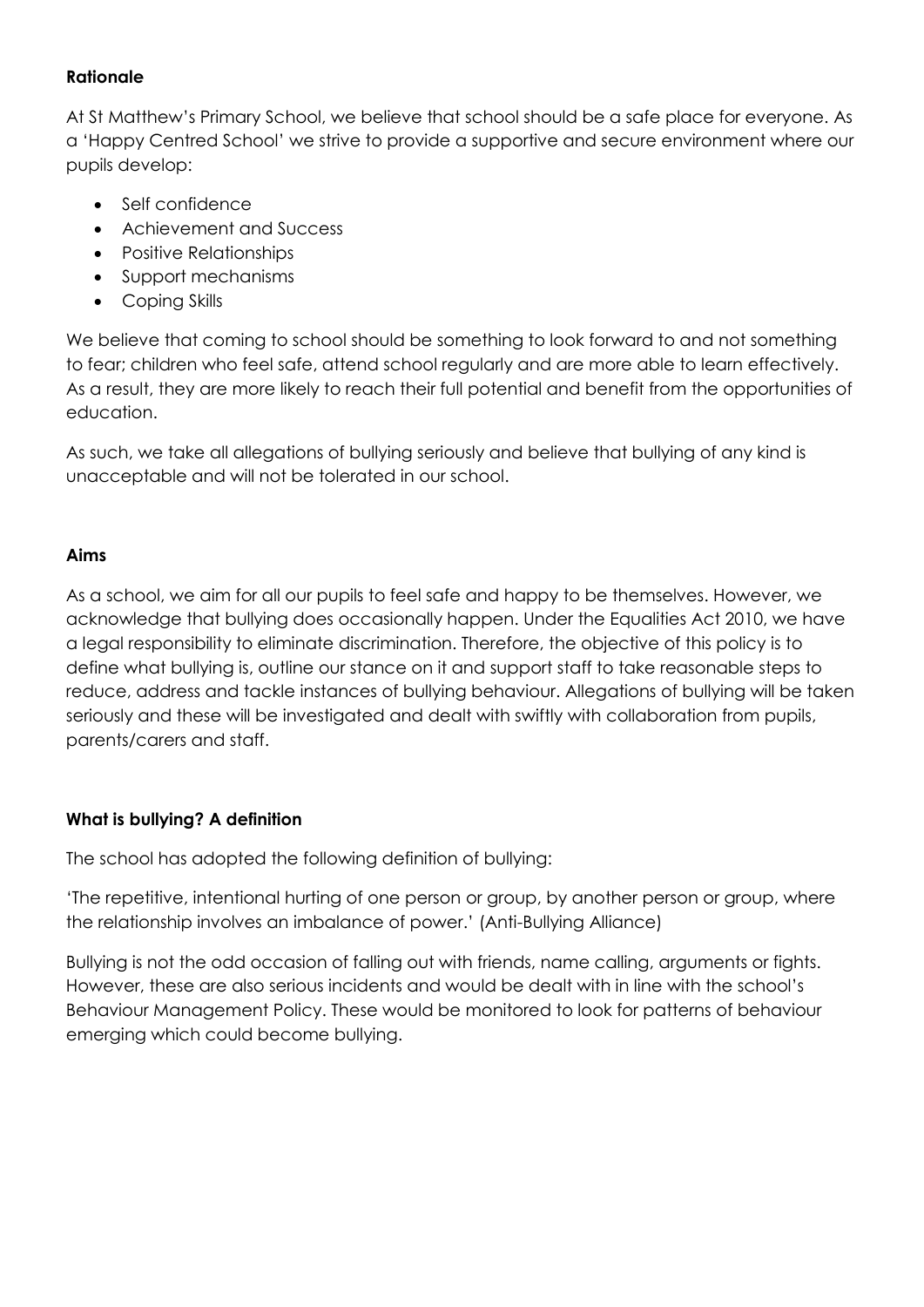The following would be used with children:

- **S** several
- **T** times
- **O** on

**P** – purpose

Pupils may be at risk of becoming a target of bullying based on the grounds of appearance, race, religion, gender, sexual orientation, disability, family circumstances or any other perceived differences.

Bullying can be:

- *Physical* taking someone's property, pushing, kicking, biting, hitting, or any other violent act
- *Verbal* name calling, tormenting, threatening, racist or sexist language
- *Indirect* spreading rumours, writing notes, coercion or exclusion from social groups
- *Cyber* all areas of the internet, email, social networking and the use of mobile phones or gaming devices
- *Homophobic, biphobic or transphobic* a focus on the issue of sexuality or gender identity
	- (This list is not exhaustive)

We acknowledge that there is no stereotype of a 'typical' bully or a 'typical' target. In fact, all children of different ages and personalities may at some point become involved in bullying behaviour or become a target of bullying.

#### **Signs and Symptoms**

Here are some possible signs and symptoms of being a target of bullying:

- Becoming withdrawn, anxious or lacking confidence
- Appears reluctant to go to school
- Trouble sleeping
- Complaining of feeling ill
- Changes in school work
- Regular physical signs such as bruising
- Has possessions go missing
- Becomes aggressive, disruptive or unreasonable
- Stops eating (This list is not exhaustive)

# **Where can bullying take place?**

Bullying can happen anywhere – in the classroom, in the corridor, in the toilets, on the playground or on the internet. It may also occur outside the school premises.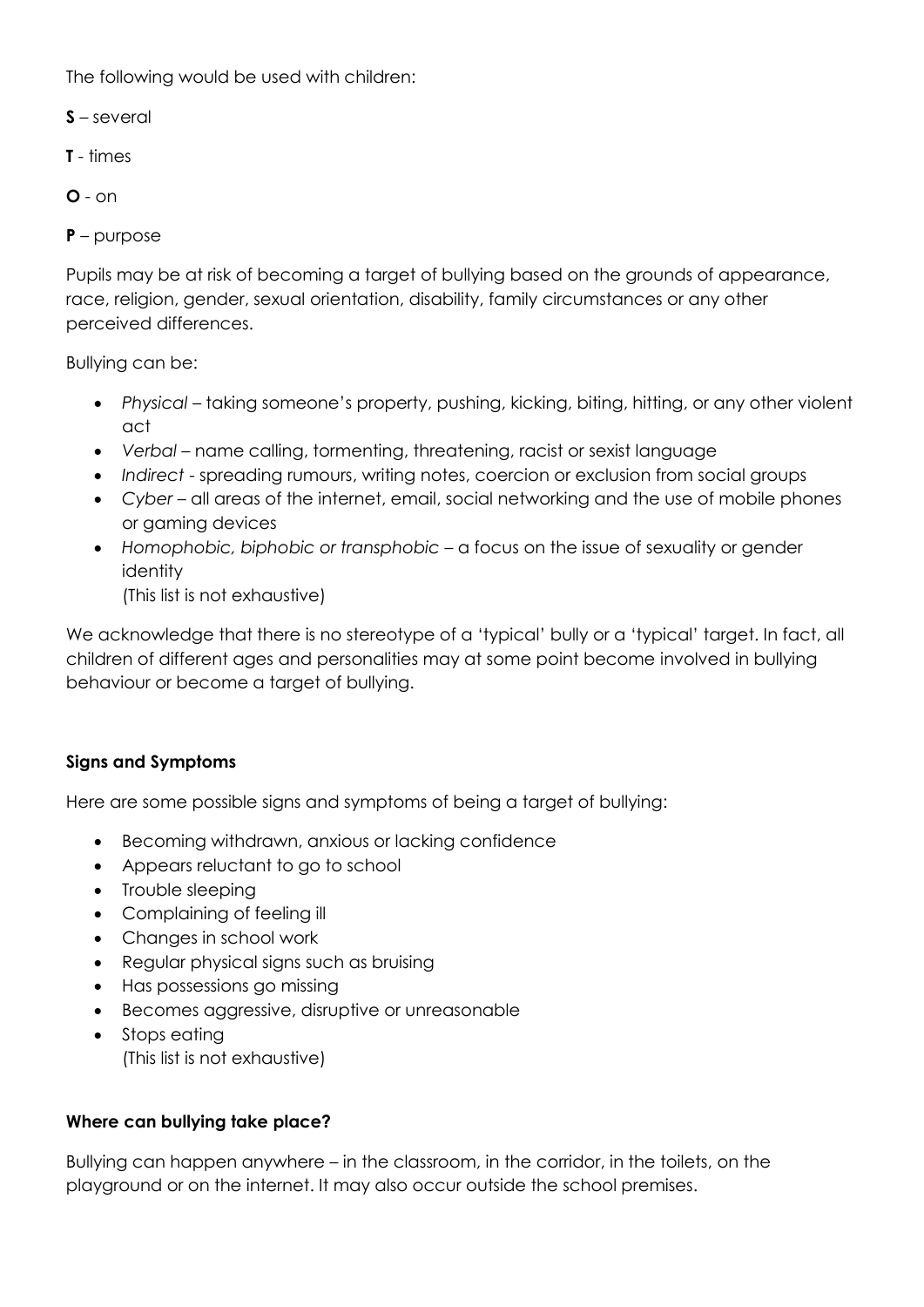# **Bullying outside school premises**

*'Teachers have the power to discipline pupils for misbehaving outside the school premises…this can relate to any bullying incidents occurring anywhere off the school premises'. (*Prevention and tackling bullying, DfE , 2014)

In these cases the following steps could be taken:

- Talk to the local PCSO
- Talk to the Headteachers of other schools where pupils may be involved
- Discuss coping strategies with children and their parents
- Arranging alternative routes for children to travel to school
- Any other steps in accordance with the school's Behaviour Management Policy

# **Prevention: Strategies for avoiding bullying behaviour**

We believe that it is vital to develop strategies to prevent bullying occurring in the first place. As such, adults must:

- Refer to the school's Golden Rules regularly with children
- Explicitly teach children how to build and maintain friendships and relationships with their peers
- Support children to develop coping strategies
- Celebrate differences (such as religion, ethnicity, disability, gender or family situations) and challenge stereotypes
- Plan curriculum lessons, assemblies, role-plays, visits, circle time activities and displays which are used to educate children about bullying. These will take place throughout the year, not just in national Anti-Bullying weeks
- Promote the positive use of technology and e-safety in order to educate pupils about how to protect themselves from cyberbullying
- Evaluate technology, social networking sites and gaming sites to take account of developments in potential methods for cyber bullying
- Attend any required training. Staff training opportunities will provide adults with clear messages about bullying (including homophobic, biphobic and transphobic bullying) and how to deal with it effectively
- Share the child friendly Anti-Bullying Policy with pupils and their parents or carers so that all parties understand the school's approach
- Review the school site to look for potential 'bullying hotspots' and ensure that adults are placed accordingly during breaks and lunchtimes
- Arrange for Year 6 Prefects to patrol corridors
- Regular consultation with children and action on what they say to ensure that practice is effective

#### **Intervention: Recording, Monitoring, Responding and Evaluating**

Communication is critical; children are encouraged to report incidents of bullying behaviour against themselves or involving friends or classmates. They are encouraged to be proactive bystanders.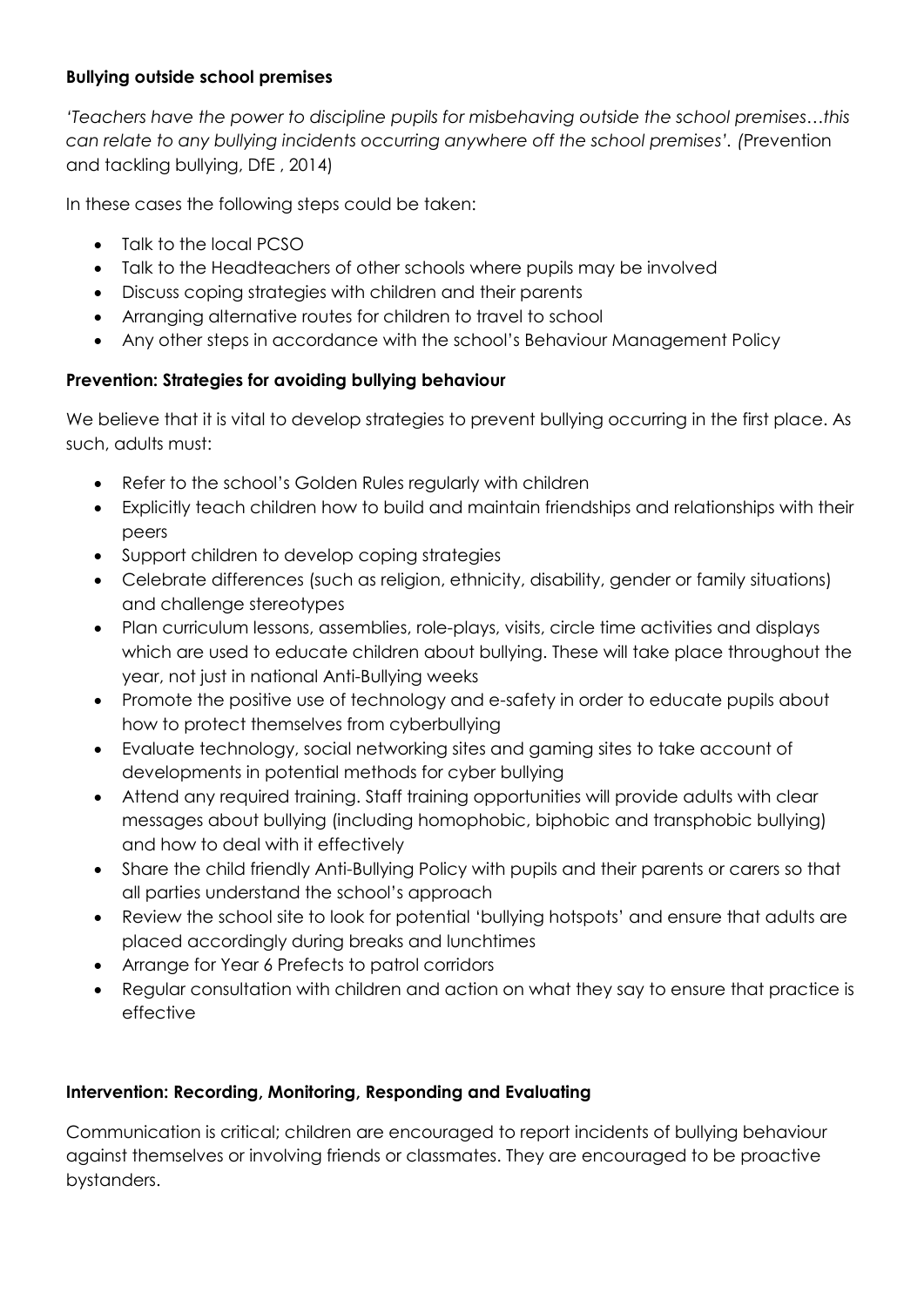Adults take all allegations of bullying seriously and will investigate thoroughly before making any decisions or taking action. All known/reported cases will be investigated by a senior member of staff. This will be the link Assistant Headteacher in the first instance.

## Basic Procedure

- 1. Through questioning of all those involved, try to establish what has happened
- 2. Consult other adults who may have knowledge about the case
- 3. Keep notes of all responses including any historical incidents between those concerned in the behaviour log
- 4. Keep parents informed as appropriate
- 5. Speak to the children and resolve the situation using the 'method of shared concern' methodology or 'support group' method if appropriate
- 6. Record agreed actions and a timescale for a 'check back' with the target (to be kept in the behaviour log)
- 7. Assistant Headteachers will inform the Deputy Headteacher and Headteacher as necessary
- 8. Actions will include support for all those involved, including the bully, and all sanctions/behaviour modification will be in line with the school's Behaviour Management **Policy**

This is a basic procedure. Any cases will be managed with professional judgement and on a case by case basis. Our ultimate aim is to stop cases of bullying rather than cast blame or punishments.

Senior members of staff will monitor cases and analyse trends and patterns. This will be used to evaluate the effectiveness of the policy. Pupil and parent questionnaires will also be used.

# **Roles and Responsibilities**

#### **Pupils**

We expect our pupils to:

- Recognise what bullying is and what it is not
- To behave in a manner that supports the school ethos
- Use the internet safely and adhere to all school expectations
- Refrain from becoming involved in any kind of bullying both inside and outside of school, even at the risk of incurring temporary unpopularity
- Be active bystanders who report incidents of unkind or threatening behaviour
- Provide support to their peers
- Collaborate in the writing of a child friendly Anti-Bullying Policy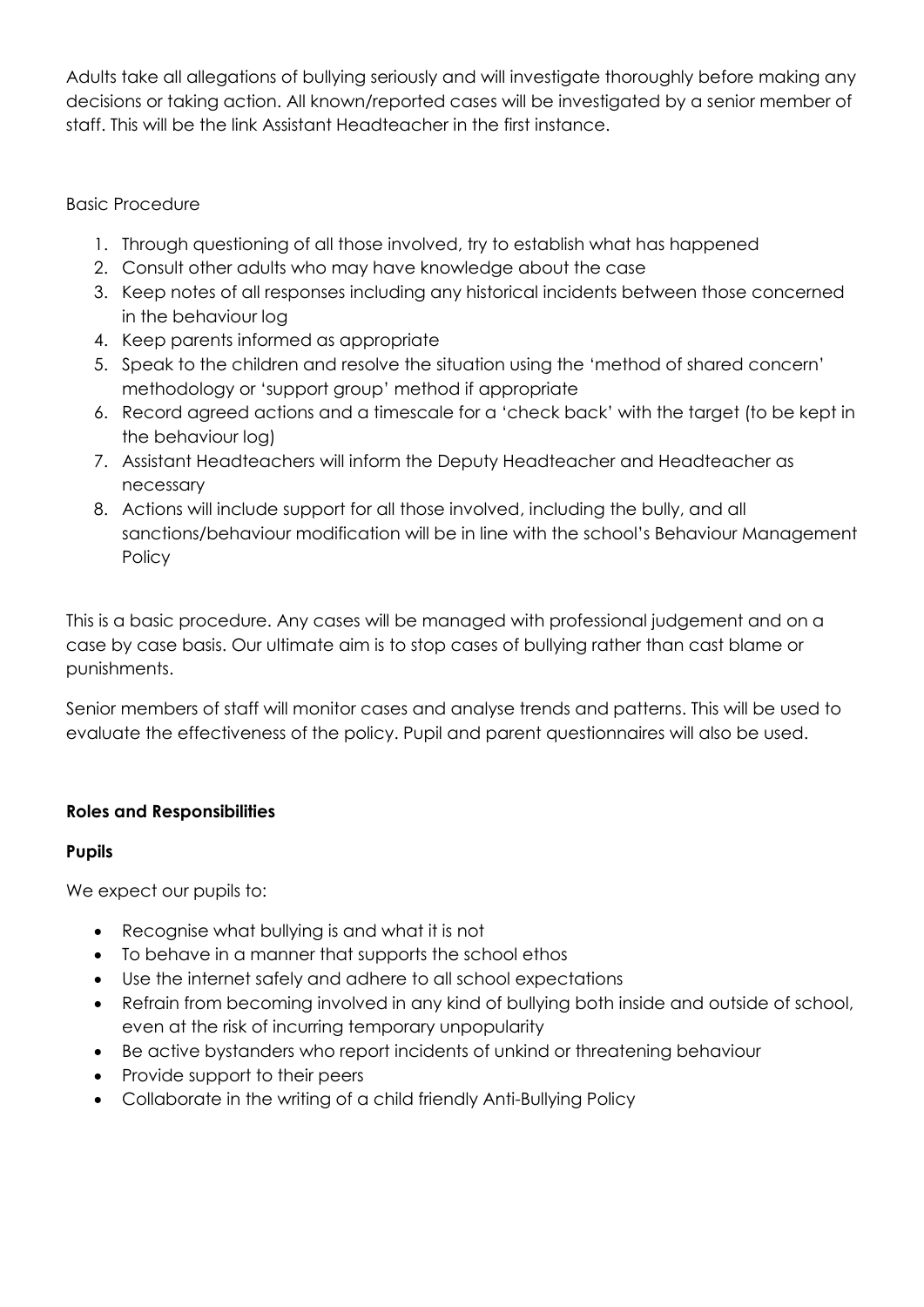# **Parents/Carers**

We ask our parents to support their children and the school by:

- Familiarising themselves with key information provided by the school about bullying
- Watching for any signs of distress or unusual behaviour in their own child, which might be signs of bullying
- Advise their child to report any suspected bullying to a member of staff
- Report incidents of bullying to a member of staff on behalf of their child if necessary
- Allowing the school to investigate the incidents in line with this policy without intervening
- Monitoring their child's online activity to check that the internet is being used safely and responsibly and ask school for help in establishing parental controls if necessary
- Keep evidence of any cyber bullying, whether this be photographs, text messages or emails
- Advising their child not to retaliate to forms of bullying
- Cooperating with the school even if their child is accused of bullying, to try to ascertain the truth. Sharing the message that bullying is very serious and is not acceptable
- Know that the school will deal with cases sensitively and confidentially

#### **Staff**

Our staff will:

- Demonstrate by example the high standards of personal and social behaviour we expect from our pupils
- Uphold the school ethos and adhere to all school policies
- Take the necessary steps to prevent bullying behaviour from occurring (see prevention strategies above)
- Be alert to signs of bullying even if there are no reported incidents
- Listen to children who report incidents of unkind or threatening behaviour, take these seriously and report onwards to a senior member of staff (link Assistant Headteacher in the first instance)
- Look for behaviour becoming repetitive and intentionally hurtful
- Report suspected cases of bullying to the link Assistant Headteacher and log it in the behaviour folder
- Follow up any reported cases from parents/carers promptly and keep parents informed
- Deal with any cases of bullying in accordance with the agreed procedures outlined in this policy
- Provide support to both the targets and perpetrators of bullying
- Hold all children to account in the same way and not make excuses for behaviour

#### **Headteacher and Senior Leadership Team**

- Ensure the safeguarding of all pupils in the school
- Act as a role model for other staff by exemplifying all the behaviours and actions expected of members of staff in relation to this policy
- Ensure that training is provided for staff in how to deal with incidents of bullying and ensure that this policy is included in the induction process for all new staff
- Ensure that incidents of bullying are recorded and monitored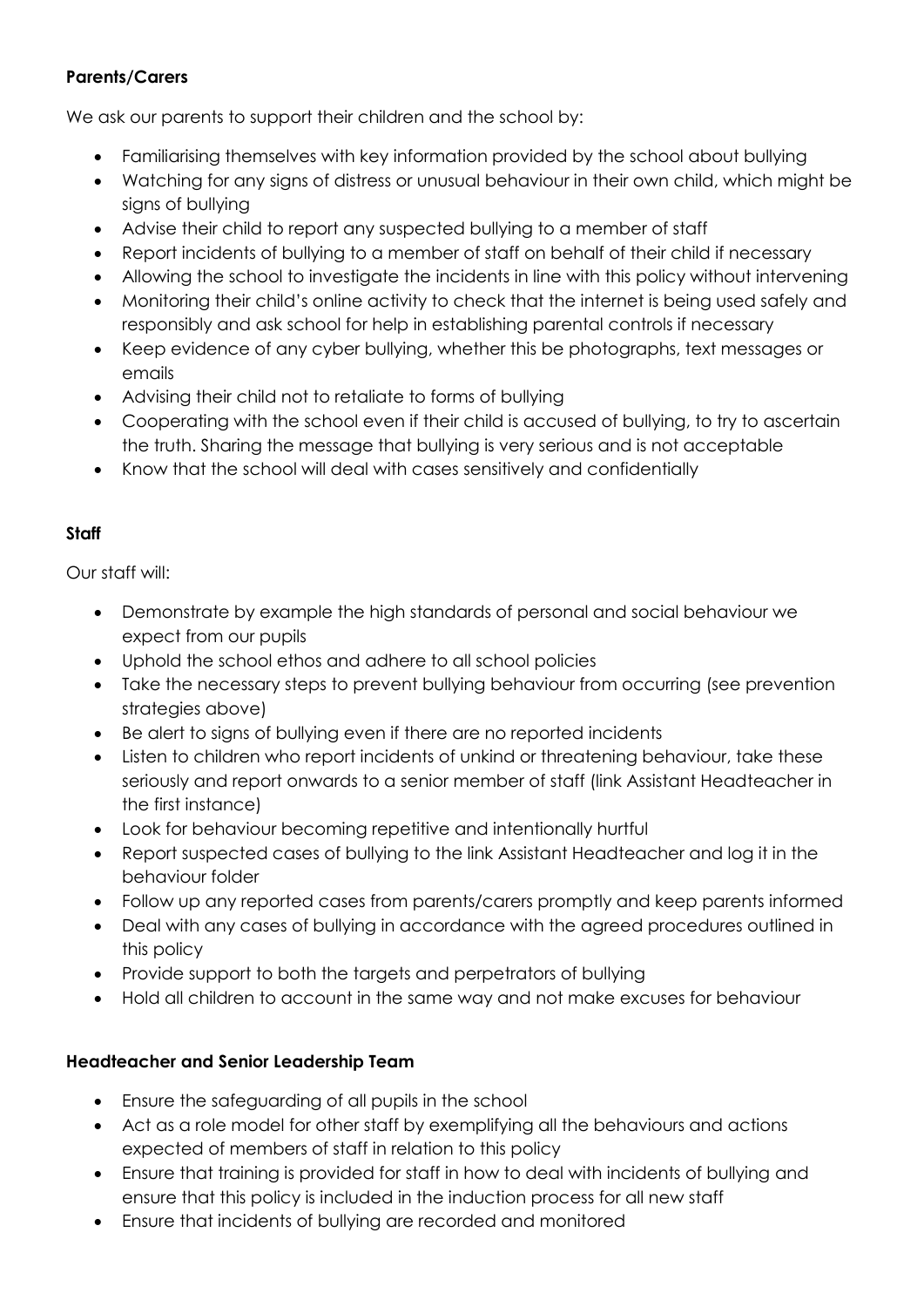- Lead and conclude the investigations into incidents of bullying
- Consider provision for all pupils involved
- Implement sanctions as required including fixed term or permanent exclusions
- Review the effectiveness of the policy

#### **Governors**

- Support the Headteacher in implementing the policy and reviewing its effectiveness
- Evaluate and update this policy in line with new legislation on an annual basis
- Nominate a named governor with a brief to oversee the anti-bullying work of the school
- Be part of the formal Complaints Procedure and respond to any complaints from parents/carers

This policy was written with reference to:

- 'Prevention and tackling bullying: Advice for headteachers, staff and governing bodies' DfE 2014
- 'School support for children and young people who are bullied' DfE 2014
- Equalities Act 2010
- Ofsted Inspection Handbook 2015
- Stonewall Training Resources
- 'Together we can address bullying!' training by Rita Adair, Senior Educational Psychologist, Norfolk County Council

*Written by Rachel Bardon Assistant Headteacher January 2016* 

*This policy was ratified by the Governing Body on 8th February 2016*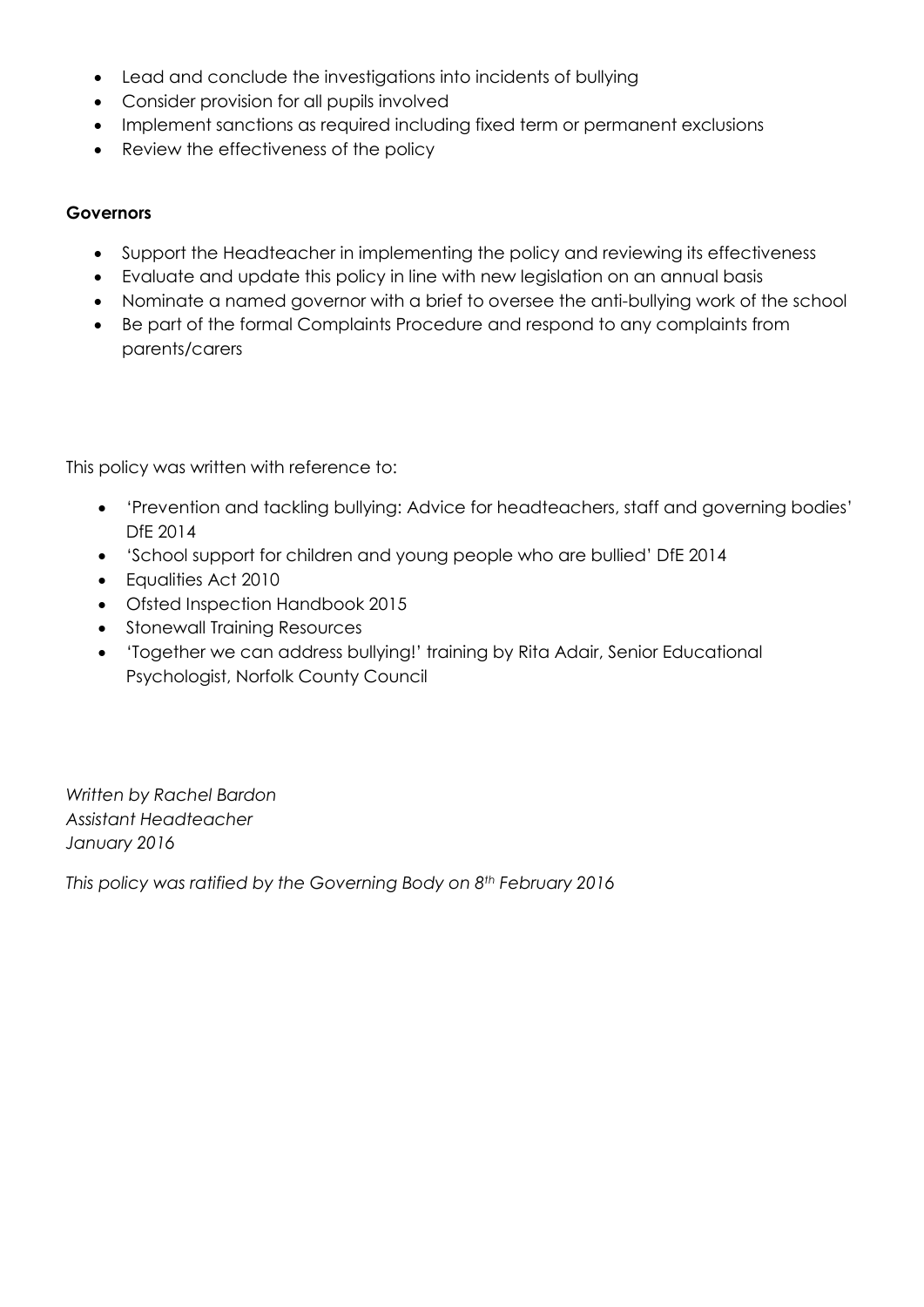#### **What is bullying?**

Bullying is behaviour by an individual or group, repeated over time, that intentionally hurts another individual or group either physically or emotionally. Bullying can take many forms (for instance, cyber-bullying via text messages or the internet), and is often motivated by prejudice against particular groups, for example on grounds of race, religion, gender, sexual orientation, or because a child is adopted or has caring responsibilities. It might be motivated by actual differences between children, or perceived differences. Stopping violence and ensuring immediate physical safety is obviously as school's first priority but emotional bullying can be more damaging than physical; teachers and schools have to make their own judgements about each specific case.

Many experts say that bullying involves an imbalance of power between the perpetrator and the victim. This could involve perpetrators of bullying having control over the relationship which makes it difficult for those they bully to defend themselves. The imbalance of power can manifest itself in several ways, it may be physical, psychological (knowing what upsets someone), derive from an intellectual imbalance, or by having access to the support of a group, or the capacity to socially isolate. It can result in the intimidation of a person or persons through the threat of violence or by isolating them either physically or online.